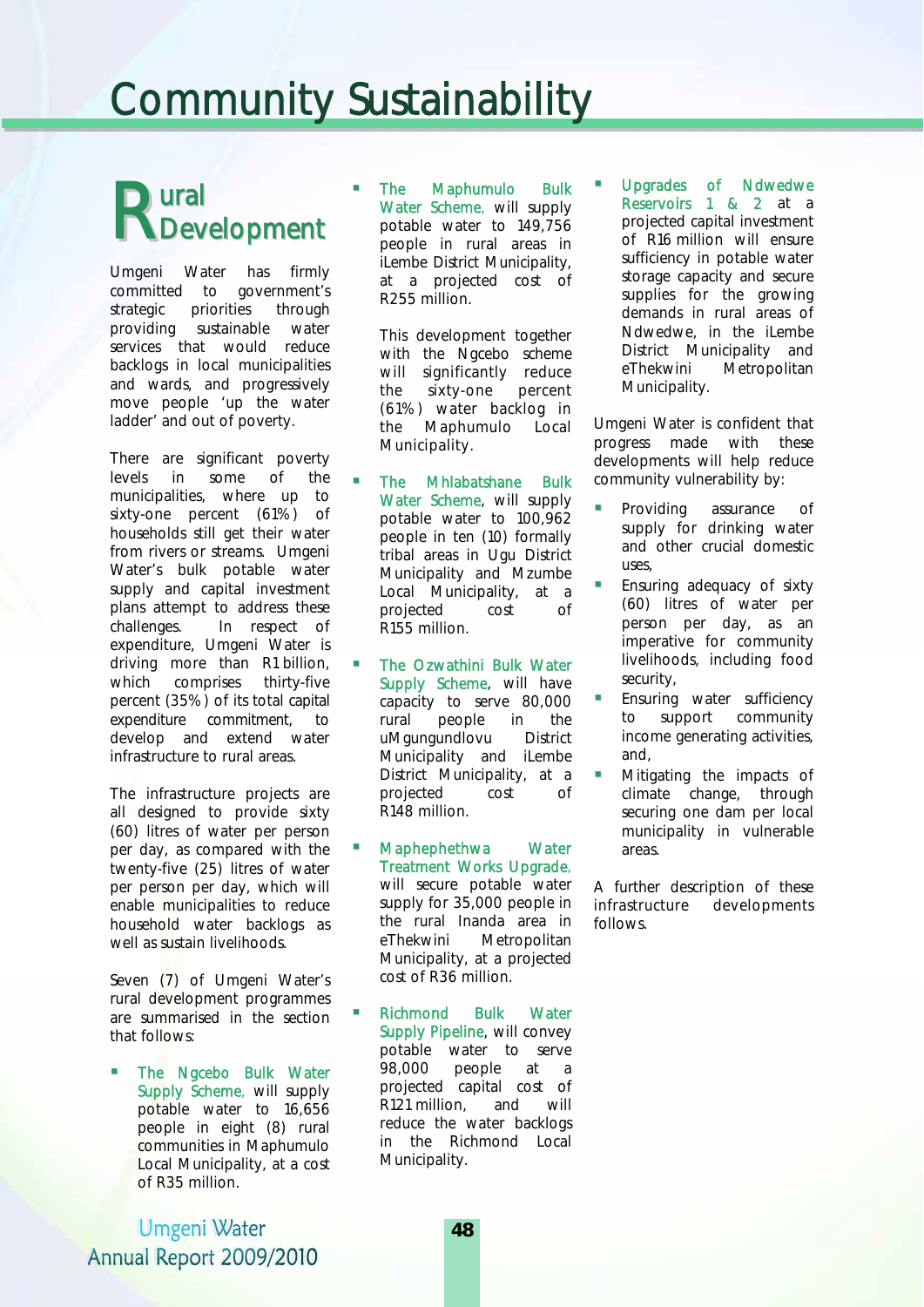### N gcebo Bulk Water Supply<br>
Scheme **Scheme**

The Ngcebo Bulk Water Supply Scheme was developed to supply rural communities in the uThukela Valley in Maphumulo Local Municipality in the iLembe District Municipality.

The development comprised:

 Upgrade to the Ngcebo Water Treatment Works, construction of a reservoir and raw and potable water pipelines.

Construction of the Ngcebo Scheme was completed in 2009/2010 at a cost of R35 million and secured potable water to 16,656 people in eight (8) rural communities in Maphumulo Local Municipality, as per Table 10.

 through the Ngcebo Bulk Water Table 10: Population served Supply Scheme

| Area                    | Population |
|-------------------------|------------|
| Ngcolosi & Ekuthadazeni | 2,016      |
| Ngcolosi                | 1,368      |
| Ngubane & Washi         | 3,424      |
| Ekhata, Mambulu &       |            |
| Kwahlongwa              | 4,304      |
| Mambulu                 | 688        |
| Mabomvini               | 680        |
| Eshabe                  | 2,376      |
| Mangongo                | 1,800      |
| Total                   | 16.656     |

#### aphumulo Bulk Water Supply Scheme

The Maphumulo Bulk Water Supply Scheme development will extend a sustainable and reliable supply of potable water to the rural communities in the iLembe District Municipality in and around Maphumulo town.

The first phase of construction will spread over four (4) areas:

 A 6,000 cubic metres per day water treatment works,

- Maphumulo Pipeline,
- Maqumbi Pipeline, and
- Ashville Pipeline.

The Mmvutshane Dam, which will have a capacity of 3.2 million cubic metres will be developed in the second phase.

As at the end of the reporting period, the water treatment works and pipeline developments were all entering construction stage.

The construction of the water treatment works will enable potable water to be provided to 38,140 people in the town of Ngcebo.

Construction of the Maphumulo Pipeline will ultimately provide potable water to:

- 4,872 people in Maphumulo,
- 17,248 people in Masibambisane, **17,192 people in Kwasizabantu,** and
- $13,250$  in Ngcebo.

Construction of the Maqumbi Pipeline will provide water to 26,280 people in Maqumbi and 21,510 people in Ngcebo.

Construction of the Ashville Pipeline will provide water to 11,264 people in Ashville.

The construction of the Mvutshane Dam will be undertaken in 2013, and once completed will firmly secure the raw-water supply for the Maphumulo Bulk Water Supply Scheme. Maphumulo Bulk Water<br>
Completed will firmly secure the<br>
raw-water supply for the supply zone Population

> Umgeni Water's projected capital investment for this development is R255 million, which will secure potable water supply to a total of 149,756 people in iLembe District Municipality in and around Maphumulo (further details shown in Table 11).

Table 11: Population served through the Maphumulo Bulk Water Supply Scheme

| Area          | Population |
|---------------|------------|
| Magumbi       | 26,280     |
| KwaMaphumulo  | 4.872      |
| Masibambisane | 17.248     |
| Kwasizabantu  | 17,192     |
| Ngcebo 2 RWSS | 72,900     |
| Ashville      | 11.264     |
| Total         | 149,756    |

#### hlabatshane Bulk Water **Supply**  $M_{\rm sc}^{\rm nl}$

Umgeni Water is currently implementing a bulk water supply scheme with Ugu DM that will reduce water services backlogs in certain rural areas in the Mzumbe and Hibiscus Coast Local Municipalities.

This includes construction of:

- The Mhlabatshane Dam, of capacity 3.65 million cubic metres, to secure the bulk supply, and
- A 3,300 cubic metres per day water treatment works.

Potable water will be supplied to Ugu DM for reticulation through an extensive gravity-fed network to rural communities.

Table 12: People to be served through the Mhlabatshane Scheme

| <b>Supply Zone</b> | Population |
|--------------------|------------|
| <b>Bhekani</b>     | 1,197      |
| Nhlangwini (west)  | 25,401     |
| KwaCele 1          | 11,723     |
| Hlubi              | 4.826      |
| Mabhaleni (west)   | 10,426     |
| KwaCele K          | 9.519      |
| Frankland          | 4,200      |
| Owabe P            | 6,360      |
| Shabeni            | 16,605     |
| KwaMadlala         | 10,705     |
| Total              | 100,962    |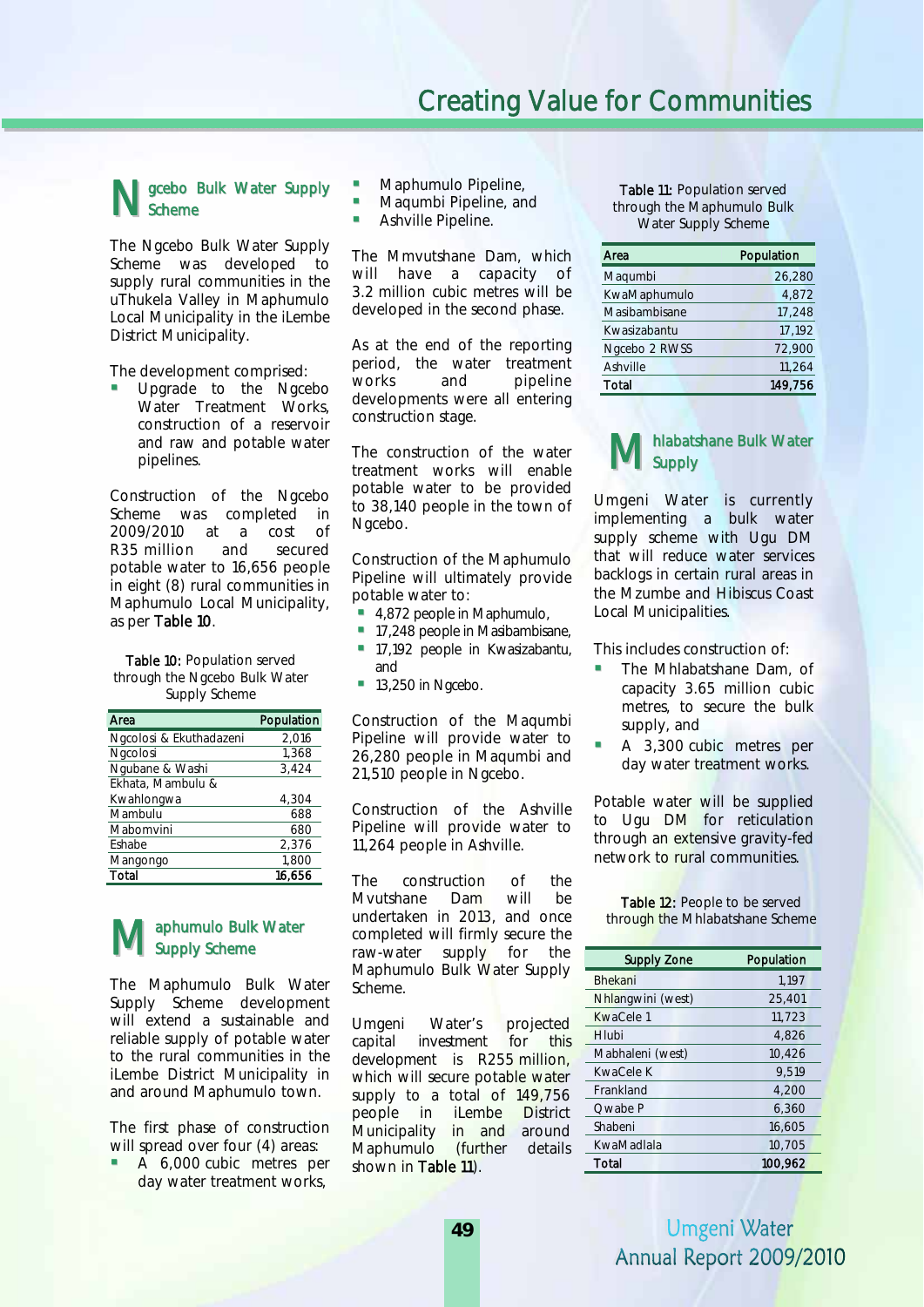The development was entering construction stage at the end of the review period. The projected cost for this development is R155 million, and will secure supply to a total of 100,962 people in ten (10) formally tribal areas (Table 12) of Ugu District Municipality and Mzumbe Local Municipality.

### **O** zwathini Bulk Water Supply Scheme

The Ozwathini Bulk Water Supply Scheme will supply potable water to rural communities within Mshwati and Ndwedwe local municipalities, in the iLembe and Umgungundlovu District Municipalities.

This development was entering the design phase at the end of the review year and includes:

- The construction of a dam of capacity 5.5 million cubic metres, on the Sikoto river, that will secure the water supply, and
- A 6,000 cubic metres per day potable water treatment works.

Construction of the scheme will take two years to complete. The projected capital cost is R148 million, and will have capacity to serve 80,000 people with 75 litres of water per day.

#### aphephethwa Water Treatment Works **Upgrade**  $M_{\text{Tr}}^{ap}$

The Maphephethwa Water Treatment Works is located in the rural Inanda area in the eThekwini Metropolitan Municipality. Rapid increases in demand triggered the need for an upgrade to the works to secure supply to the area.

At the end of the review period, the detailed design for the upgrade was complete and the development was entering the construction phase.

The development comprises:

 Two (2) package plants with a combined capacity of 500 cubic metres per day, already installed to augment the supply from the slow sand filters, and

 Upgrade of the water treatment works from 750 cubic metres per day to 5,000 cubic metres per day, by constructing a conventional water treatment works.

The projected cost for this upgrade is R36 million, which will secure potable water supply for 35,000 people.

### **R**ichmond Bulk Water **Supply Pipeline**

Umgeni Water is developing a bulk water supply pipeline that would secure water services to the town of Richmond and surrounding areas in the uMgungundlovu District Municipality.

The development will include:

- The construction of a pipeline, 30km long, to convey 27,000 cubic metres of potable water per day, and
- Construction of a 5,000 cubic metres storage reservoir.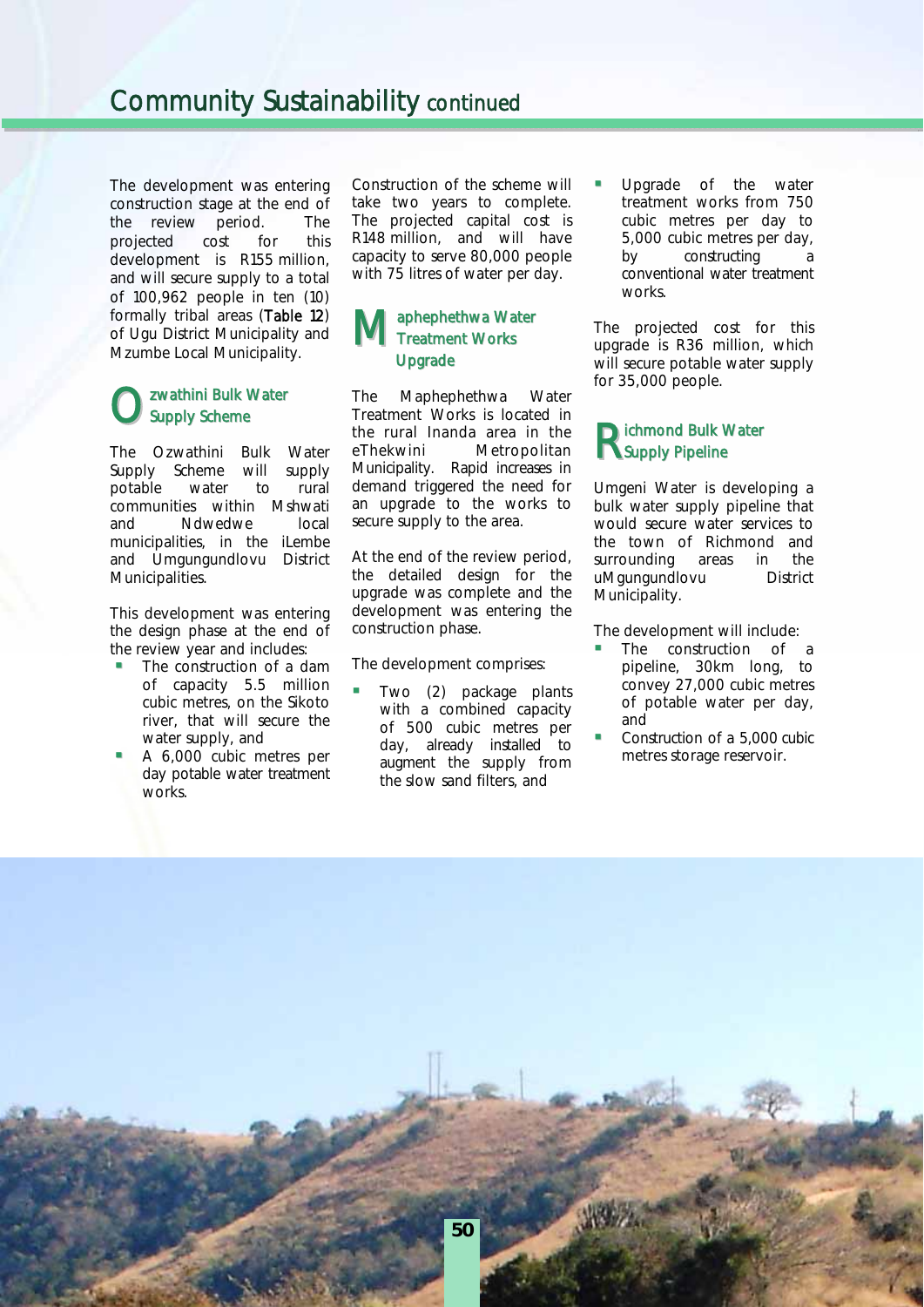As at 30 June 2010, work on the final design was largely complete. Construction of the infrastructure is scheduled to begin in July 2012 for completion by December 2013.

The projected cost for this development is R121 million and can supply 98,000 people, to effectively reduce the water backlogs in Richmond Local Municipality.

#### dwedwe Reservoirs 1 & 2 **J**pgrades

Umgeni Water commenced upgrades to two (2) reservoirs, Ndwedwe Reservoirs 1 and 2, in response to increases in water demands in the iLembe District Municipality and eThekwini Metropolitan Municipality.

These reservoirs were under construction at the end of the review period.

The projected cost for this development is R16 million and will enabled sufficiency in storage capacity to serve the growing demands in rural areas in Ndwedwe.

Umgeni Water, through a combination of infrastructure to ensure resource sustainability, through construction of small water resource dams, and development and extension of reliable bulk potable water infrastructure, is enabling water for rural development and thereby contributing to the creation of vibrant, equitable and sustainable rural communities. Municipalities outside its<br>
Upgrades<br>
Nupgrades<br>
thereby contributing to the<br>
Nupgrades<br>
thereby contributing to the

In addition to its capital infrastructure development programme to extend water services to rural areas, Umgeni Water renders implementation support to government for several other programmes, including:

- implementing water and sanitation programmes for schools and households,
- implementing working for water programmes, and
- providing strategic interventions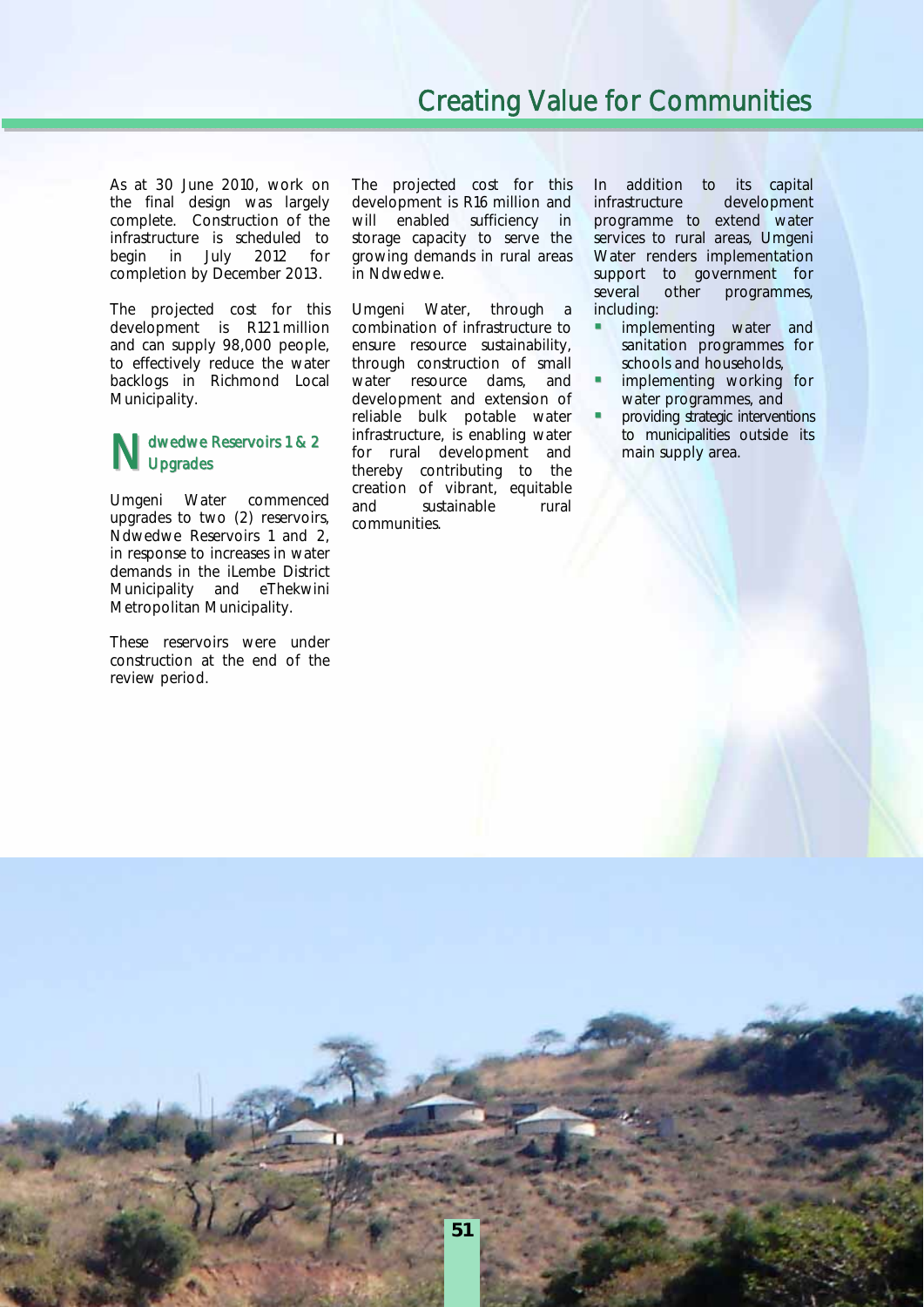# **I** mproving the<br>Quality of Life Quality of Life of **Communities** through Water & Sanitation

Umgeni Water provides support to four (4) key programmes:

- Schools Sanitation,
- Households Sanitation,
- Schools Building, and
- Schools Borehole Water.

## Schools Sanitation  $\begin{array}{c} \end{array}$

Umgeni Water continued to collaborate with the KwaZulu-Natal Department of Education (DoE) and Department of Water Affairs (DWA) to address water and sanitation backlogs in schools, and create local employment and contractor empowerment.

Work in the past year saw successful completion of Phase Seven (7) of the schools sanitation programme. Nineteen (19) schools were successfully provided with sanitation infrastructure; of which eight (8) are part of the<br>Department of Education Department of programme and eleven (11) are part of the Department of Water Affairs programme.

With regards to the type of infrastructure provided: Urban schools were provided with flush toilets discharging either to septic tanks or to municipal sewer lines, whilst proper VIP toilet facilities were provided to rural schools.

Over the years, since Umgeni Water first embarked on providing implementation support to the schools sanitation programme in 2005, it has successfully provided sanitation infrastructure to over 231 schools, equipping them with in excess of 25,100 toilet seats, and benefiting a total of 161,000 learners, as well as, educators.

The schools sanitation programme is to be applauded for the difference it is making to the lives of learners. However, the DoE schools programme still reflects a backlog of about 200 schools in the province. Due to the enormous support received from Umgeni Water, the Department of Education has requested Umgeni Water to assist with Phase Eight (8) of the programme in the coming year.



Umgeni Water continued to implement household sanitation programmes, in partnership with the iLembe District Municipality and uMgungundlovu District Municipality.

In the past year, these programmes were nearing completion with eight (8) out of nine (9) completed. 3,375 households were provided with VIPs, benefiting over 25,000 people.

In implementing these programmes, a labour intensive approach to construction was successfully used and returns on the training were apparent by the increased productivity of the builders who had been trained.

Furthermore, employment of woman during construction has empowered them with skills in slab making, amongst other skills.

The successful completion of these projects further enabled Umgeni Water to lend support to the following national and international sanitation awareness events:

- Promotion of National Sanitation Week,
- Promotion of National Water Week,
- Promotion of World Toilet Day, and
- Promotion of Global Handwashing Day.

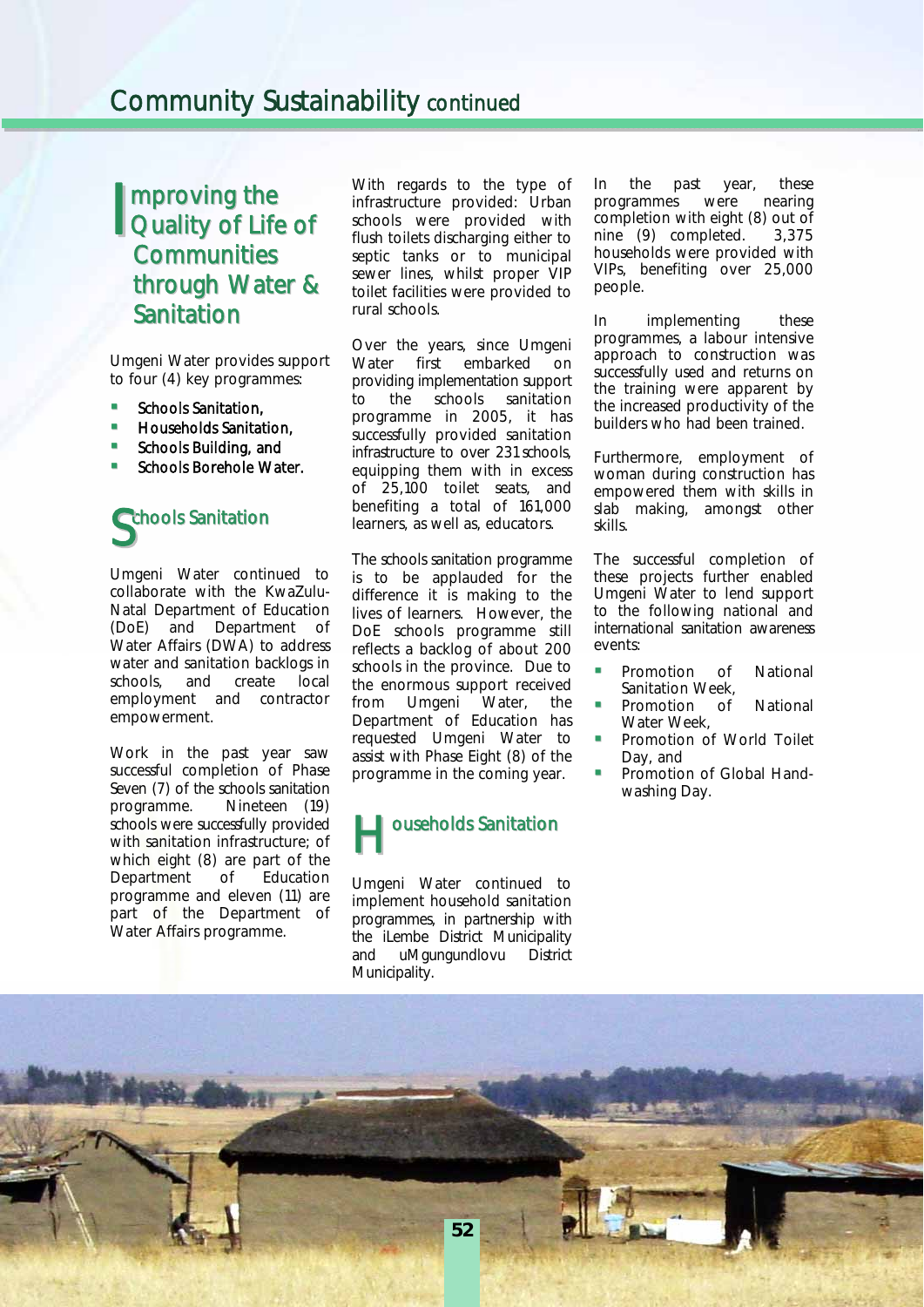# Schools Building

The schools building programmes encompass, rebuilding of mud schools, renovation of boarding schools, and building of school libraries, laboratories, and computer facilities, with the latter referred to as curriculum upgrade.

#### Mud Schools Programme

In an effort to contribute to literacy, Umgeni Water embarked on this programme which entailed the construction of new school buildings and demolition of the old mud buildings. It is noteworthy to report that within the period under review, four (4) schools that initially had either mud or corrugated iron structures now have face brick facilities with running water and electricity.

#### Boarding Schools

Further to the mud schools programme, Umgeni Water ensured that four (4) historically disadvantaged boarding schools were renovated and restored to establishments that are conducive to living and learning.

#### Curriculum Upgrade

The Curriculum Upgrade Programme entailed building laboratories, libraries and computer rooms at twelve (12) schools in the past year.

To date, Umgeni Water has built a total of fifty-two (52) such facilities.

Collaboration with the Department of Education's Education, Library Information & Technology Service, since inception of the programme, has proved a critical success factor for the sustainable management of the facilities.

## chools Borehole Water Schools Bore<br>SProgramme

#### DWA Borehole Drilling Programme

In the past year, Umgeni Water was also requested to provide schools with water as part of a Department of Water Affairs borehole programme.

All 223 schools on the programme, located in the Ugu District Municipality, eThekwini Metropolitan Municipality, Sisonke District Municipality, iLembe District Municipality, uMgungundlovu District Municipality, as well as Uthukela District Municipality were visited.

In response to the assessments, Umgeni Water provided ninety-one (91) schools with borehole mono pumps and submersible pumps.

**53**

í

į

The remaining sites investigated were found to either have a reliable municipal source or were not suitable for borehole supply due to unsustainable water levels (dry during drilling), as well as unsuitable quality for drinking water use.

Through implementing these various water and sanitation programmes, Umgeni Water has ensured that it could contribute to the eradication of water and sanitation backlogs for households and schools and support sustainable rural development.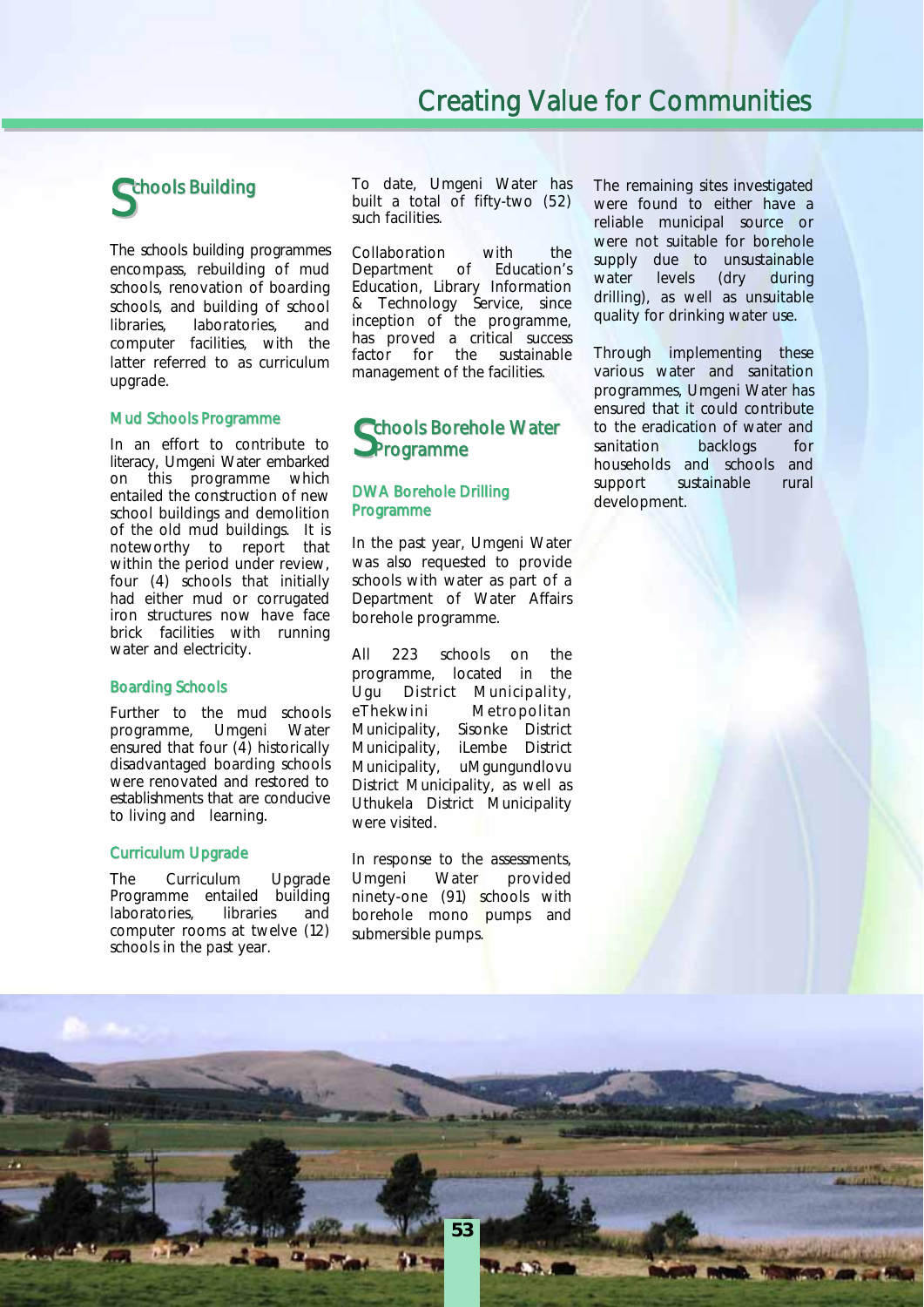#### **Dulk Water Services** Support to Municipalities: OR Tambo District **Municipality**  $B_{\text{su}}^{\text{ul}}$

Over and above its core mandate, Umgeni Water continues to provide ongoing water services support to municipalities. In particular, Umgeni Water is providing support to the ORTambo District Municipality in terms of four strategic interventions.

Progress made with these interventions in the past year has enabled Umgeni Water to assist the municipality in

securing the water supply to a predominantly rural part of Eastern Cape.

#### The 1<sup>st</sup> Intervention was **N** ormalising the Bulk Water<br>Supply Infrastructure in **Supply Infrastructure in** the town of Mthatha

This intervention has successfully been completed.

Work undertaken included performance evaluation of the Mthatha bulk water supply system comprising, Thornhill Water Treatment Works to Fort Gale Reservoir and Pump Station, Signal Hill Reservoir Site, and Owen Dam Reservoir Site.

These components form a subsystem within the bulk water supply network of the town of Mthatha.

The partnership developed between Umgeni Water, the Department of Water Affairs and O R Tambo District Municipality was central to ensuring the successful completion of this intervention and facilitating the future interventions.

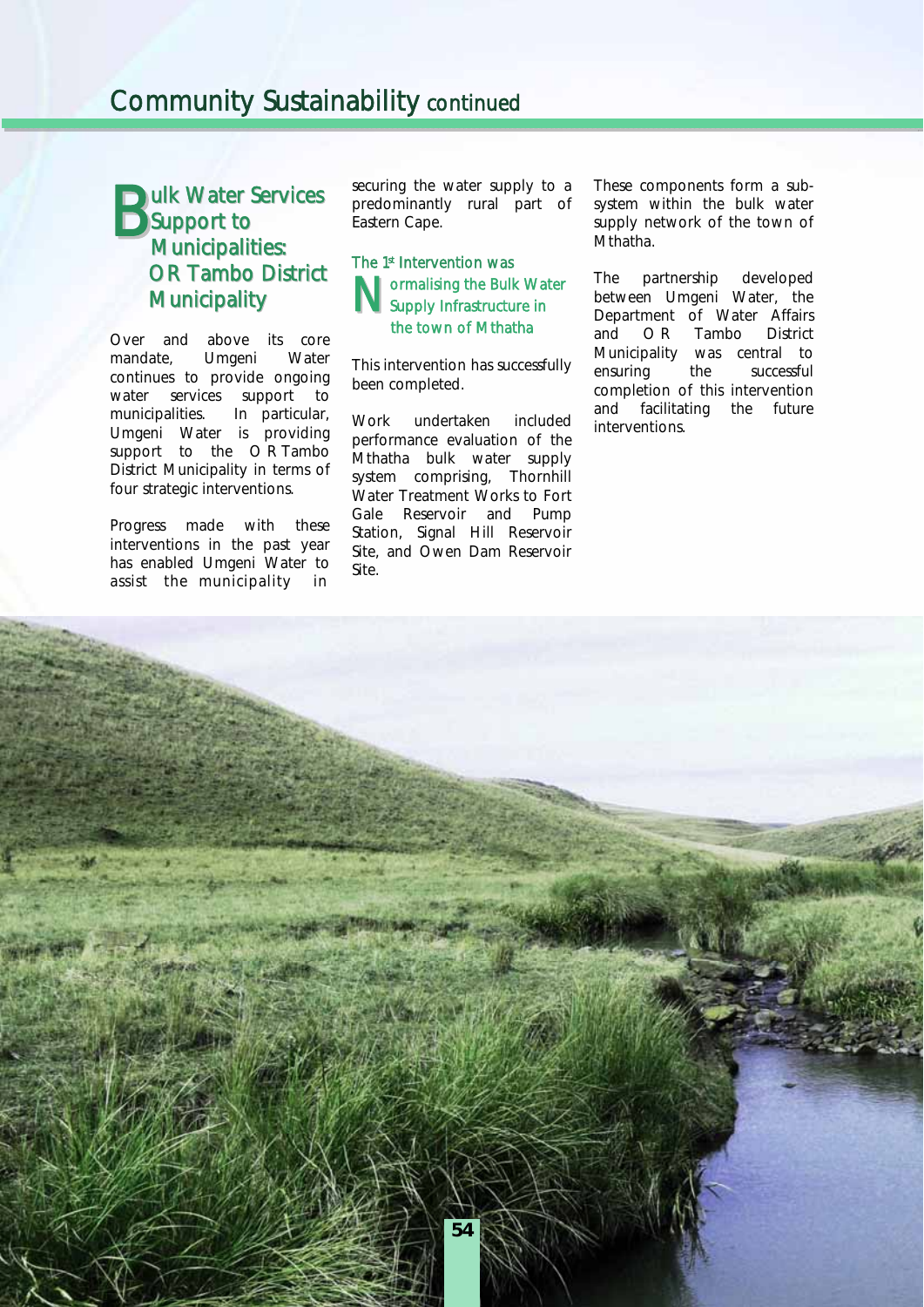#### The 2nd Intervention was aster planning for Master planning for<br>
Mbizana, Qaukeni MM (Ngquza Hill) and Ntabankulu LM

This intervention is also complete and included studies at a reconnaissance level for Mbizana Local Municipality, Ingquza Hill Local Municipality, and Ntabankulu Local Municipality.

The detailed feasibility study for the Bulk Water Supply System for Ingquza Hill Local Municipality has been proposed as the next stage.

#### The 3rd Intervention is mplementation of the Mbizana Regional Bulk Water Scheme

This intervention is progressing well and comprises a number of components:

- Development of the raw water supply system,
- Upgrade of the Nomlacu Water Treatment Works, and the bulk potable water supply system,

The implementation of the 1st Phase of the Mbizana Regional Bulk Water Scheme is progressing well.

The completion date of this project is planned to coincide with the proposed Ludeke Dam development scheduled for mid-2012.

#### The 4<sup>th</sup> major intervention is **The Urnaround of water services**<br>delivery in O R Tambo DM. delivery in O R Tambo DM.

The work has been scoped around ten strategic outcomes that would ensure effectively managed water services in the O R Tambo District Municipality.

Implementation is proposed for the coming year.

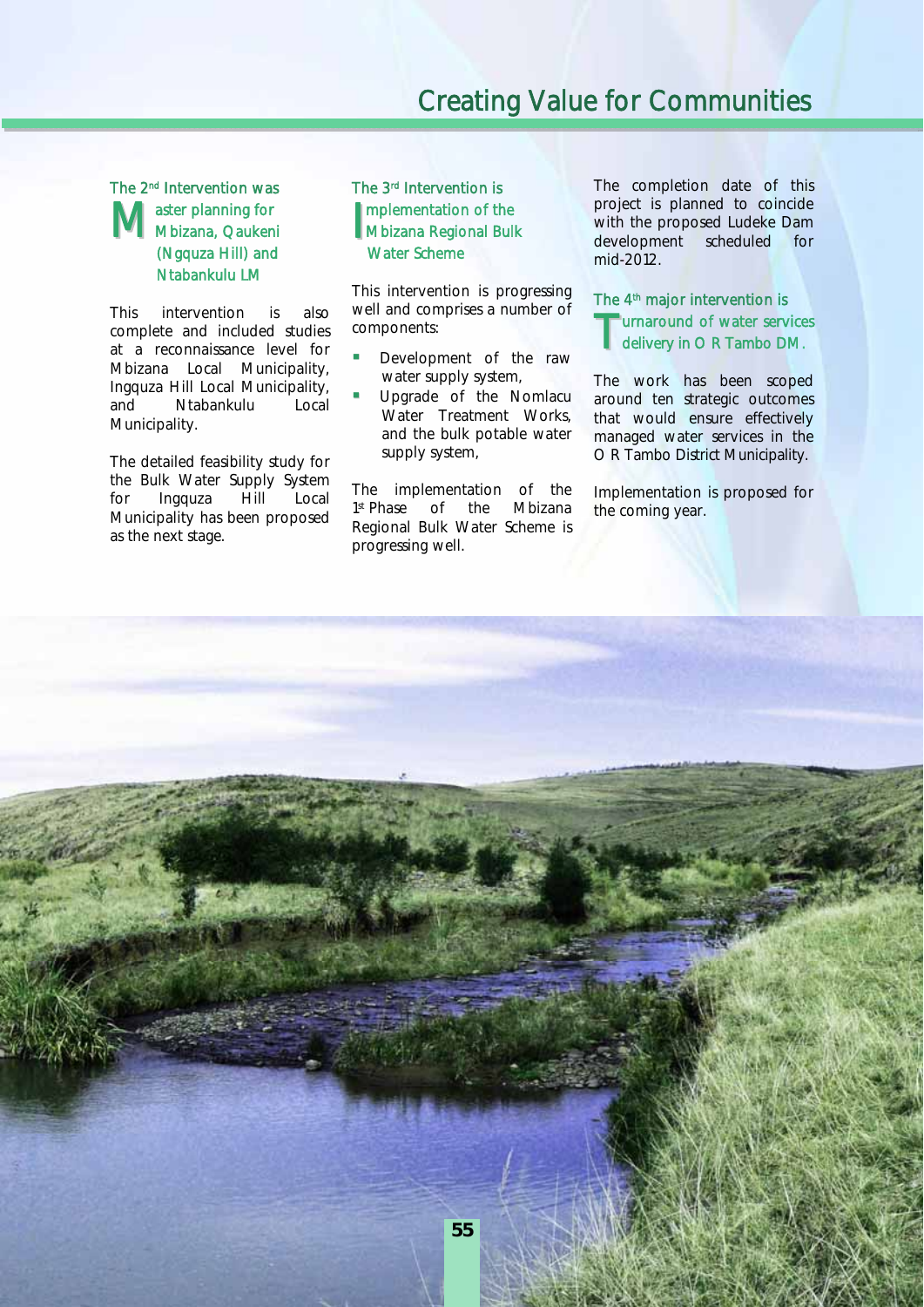# reating Jobs & Creating Jobs<br>
CEmpowering Local Service **Providers**

# orking for Water W

Umgeni Water continues to implement the Working for Water programme in the Mvoti to Mzimkhulu Water Management Area (WMA), which is closely aligned to Umgeni Water's gazetted supply area. Alien plant clearing is undertaken in five (5) catchment areas: Upper Mgeni (Lions), Mgeni Valley, Nagle, Karkloof, and Mvoti, which are all strategic water supply catchments for Umgeni Water.

In 2009/2010 over 30 km2 of land was cleared and created 24,964 days of work.

The spend efficiency for 2009/2010 was 5,427 work days per R1 million spend. (Figure 11). This compares very favourable to the Minister's future year's target of 3,565 days of work for every R1 million spend.

Umgeni Water employed twenty-seven (27) contractors to effect this clearing, each with an average team of eleven (11) people. All contractors and their employees were provided with functional and developmental training, through the Department of Labour, to increase their capabilities and enable easier access to the formal job sector at the end of the programme.

Some of the successful job spinoffs in the past year included:

 Employment of three (3) contractors in the Umgeni Valley project area by a private landowner to undertake further alien plant clearing and maintenance;





- Recommendation of one (1) of the three (3) contractors by the landowner to his neighbour, which resulted in him obtaining clearing work for a further eight (8) months; and
- employment of contractors by Umgeni Water for clearing sites in the vicinity of its bulk water supply infrastructure.

Participation in this DWA initiative of job creation through water resources management has enabled Umgeni Water to both support the strategic priorities of government and contribute to assurance of supply in the Mgeni system.

#### mployment Creation Through Capex **Infrastructure Development** Programme E

In implementing its capital infrastructure development programmes, Umgeni Water ensured it created employment opportunities and developed skills. R10 million of the Capex spend was on job creation for projects, as described further below, with a total of 378 jobs created. All construction projects provided opportunities for presses in the welding, as well as employment of semiskilled, and general workers.

With regards to Capex projects:

The DV Harris to World's View Pipeline project, which was completed in May 2010, created a total of 112 jobs during the construction period, at a cost of R3.3 million;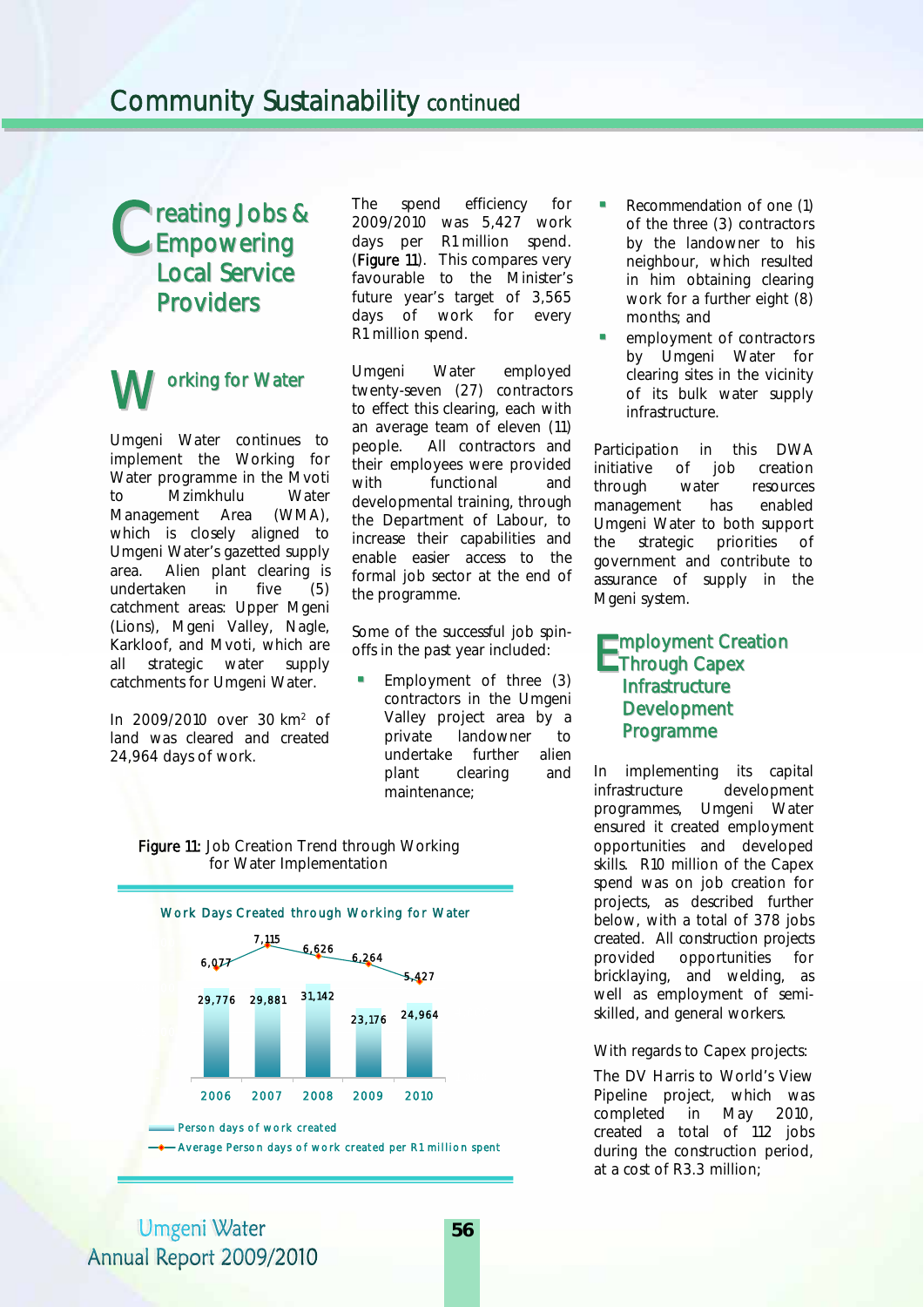The Ngcebo Bulk Water Supply Scheme, completed during the year, created a total of 139 jobs during the construction period, as a cost of R1.1 million;

The Durban Heights Pump Station, completed during the early part of the year, created a total of twenty-one (21) jobs during the construction period at a cost of R 0.58 million; and

The Avondale to Honolulu Pipeline, commissioned in December 2009, created a total of 106 jobs during the construction period at a cost of R5.13 million.

#### **Montractor** Contractor<br>CDevelopment Through Water & Sanitation Programme

Umgeni Water continued to implement its water and sanitation programmes to further job creation and empowerment, whilst ensuring efficient use of natural resources.

During 2009/10, a total of 2,348 people were employed across all water and sanitation programmes.

This included thirteen (13) emerging contractors who employed 961 local people through sanitation construction projects.

The organisation is furthermore pleased with the institutional development support that it provided to contractors, which has continued from the previous year, and enabled contractors to progressively improve their grading levels.

Current contractors that have a 1GB CIDB grading will be developed to a 2GB level through skills training and development programmes.

Four (4) contractors were awarded three (3) projects each, valued at 1GB level. Through this empowerment, the four (4) contractors will in future successfully qualify for 2GB level projects. Umgeni Water will continue to assist emerging contractors in this way.

Of the thirteen (13) BEE compliant contractors that worked on water and sanitation projects in 2009/10, six (6) of the thirteen (13) contractors were 100% woman owned, two (2) contractors were partly woman owned and only five (5) 100% male owned.

Our support for Local supplier development further resulted in contractors using seven (7) BEE plant hire firms, whilst two (2) companies developed into plant hire firms due to the exposure received from working with Umgeni Water on the schools sanitation programme.

#### ocal Economic Lempowerment through **Preferential** Procurement Spend

The organisation remains committed to a policy of preferential procurement and for 2009/2010 had set a target of sixty percent (60%) spend, to be based on orders placed with emerging contractors. As at 30<sup>th</sup> June 2010, sixty-eight percent (68%) was achieved. (Figure 12).

#### Figure 12: Preferential Procurement Spend

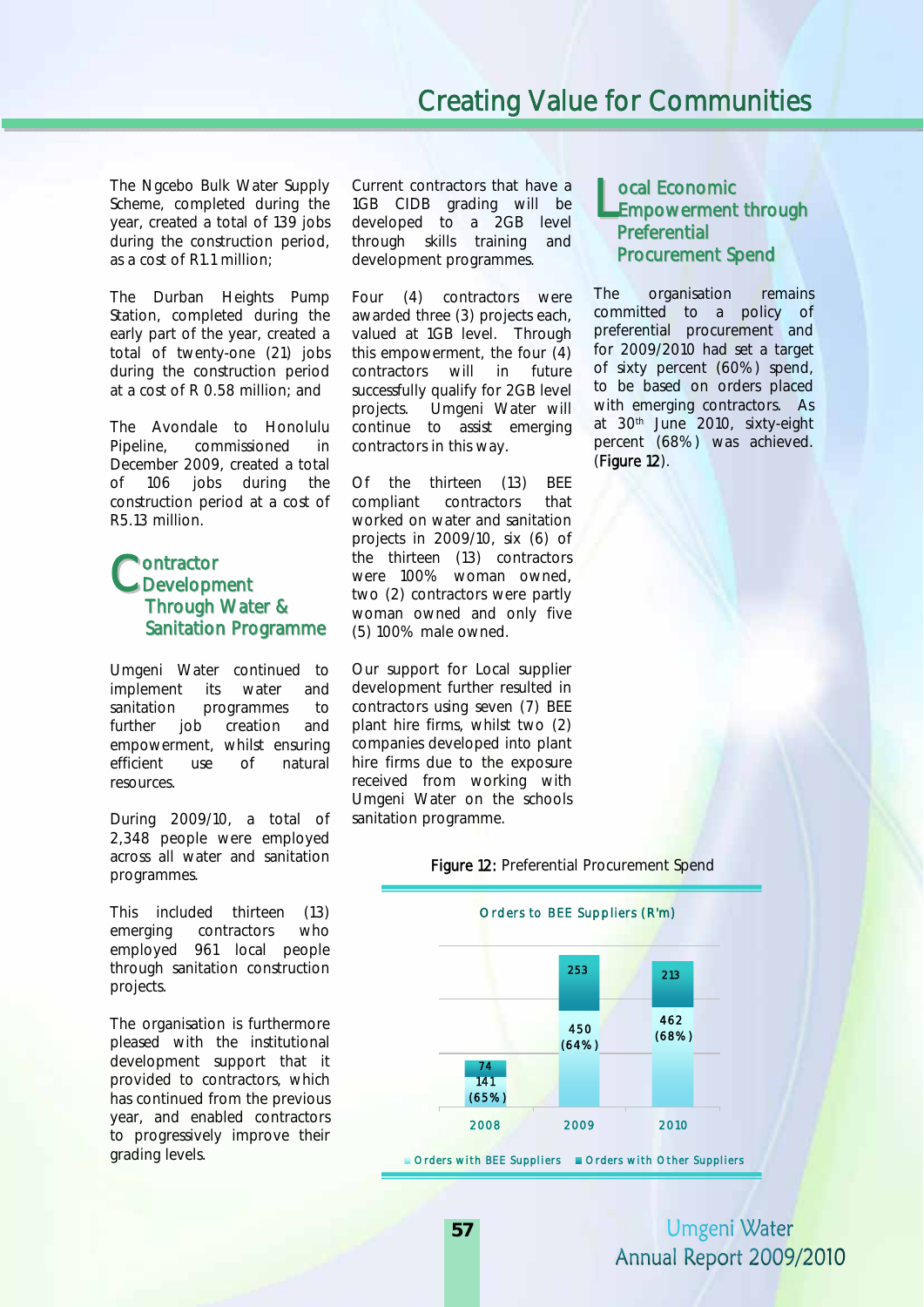# eveloping **D**eveloping<br>Communities Through Water **Education**

Umgeni Water has several internal programmes for providing education and awareness and building institutional capacity and support for schools and communities.

The organisation's Education Programme is inspired by a vision of communities that are environmentally literate and actively take charge of transforming their own environments to promote sustainable development.

#### wareness through **A** wareness through<br>Water Classroom Programmes

Umgeni Water has water classrooms at four (4) of its sites, namely Midmar Water Treatment Works, Darvill Wastewater Treatment Works, Durban Heights Water Treatment Works and Hazelmere Water Treatment Works. These sites provide highly effective environments for water and environmental health related learning.

During 2009/2010 Umgeni Water ran a total of 126 water classrooms at its sites.

Awareness programmes on water supply, water treatment, health and hygiene, water pollution, water conservation and climate change dominated the past year's programmes, and were all enthusiastically taken up by the learners.

Umgeni Water Annual Report 2009/2010 Learners were further provided with opportunity for site tours, thus receiving first hand experience of the water treatment process and embedding concepts that would influence their future behaviour towards water and its conservation.

In the past year, approximately 7,887 learners were engaged through Umgeni Water's classroom programmes.

#### **Nivers and Streams**<br> **Rechools Clean-up** Schools Clean-up **Campaigns**

Umgeni Water embarked on a clean-up campaign of streams in the Msunduzi Local Municipality, in the vicinity of the Slangspruit and KwaDambuza areas with six (6) local schools.

This initiative resulted in 150 learners collecting more than 400 bags of trash dumped along the watercourse and banks of streams that that flow into the Msunduzi River, a tributary of Mgeni River.

Prior to the clean-up, most of the participating schools had been involved in awareness programmes and hands-on activities including Mini-Sass. The learners were therefore aware of the impacts of pollution on rivers and streams and were very enthusiastic in the clean-up.

The schools were encouraged to continue to maintain the streams by adopting the spots and ensuring that the education, regarding the impact of littering, was spread to the wider community.

## dopt a Schools A dopt a Scho

In its endeavour to create an environment conducive to quality learning, Umgeni Water adopted four (4) schools during 2009/2010:

Two (2) in the eThekwini Metropolitan Municipality area, Sarasvati Primary and Bazamile Primary,